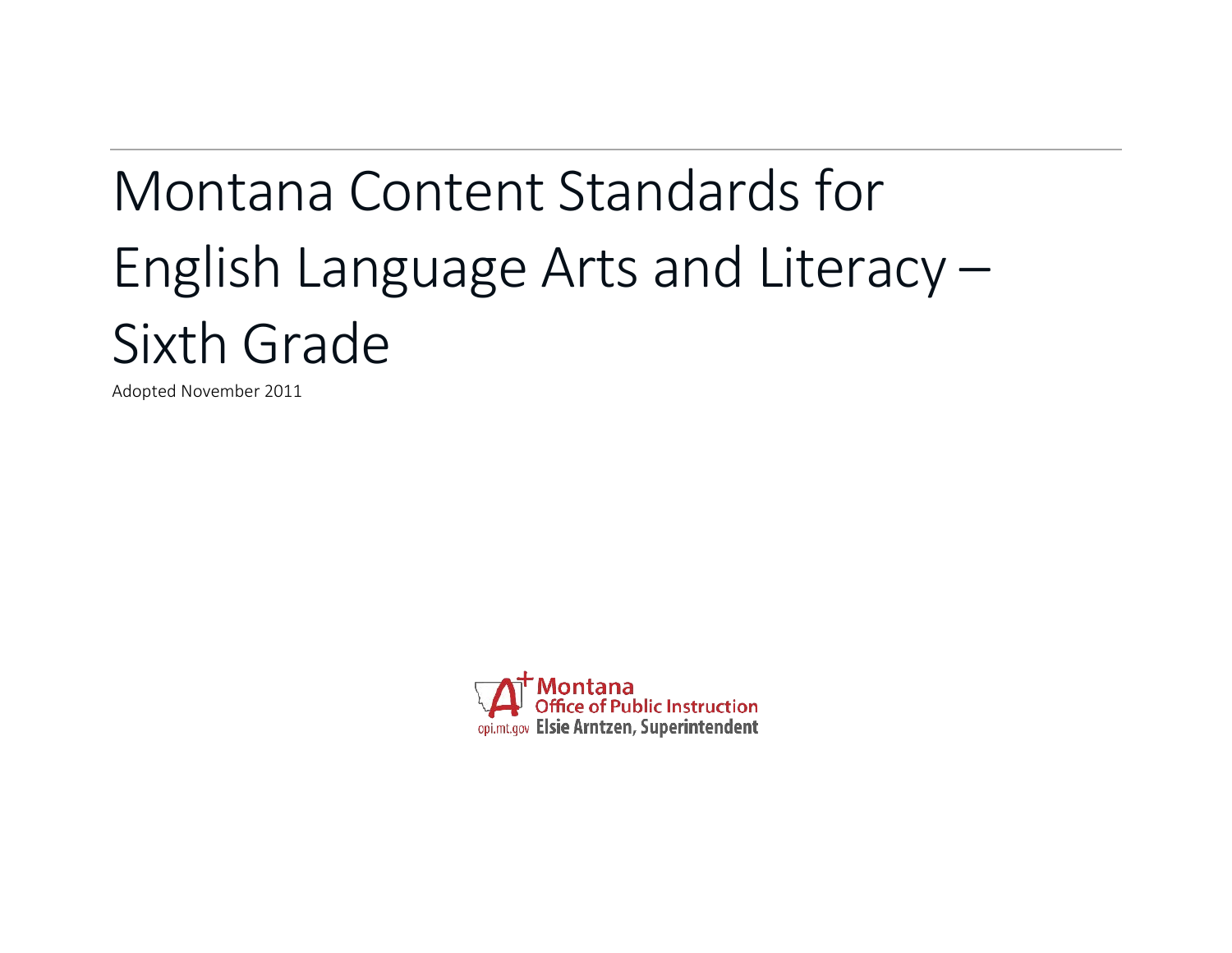# Introduction

This guide outlines the Montana Content Standards for  $8<sup>th</sup>$  grade students in English Language Arts and Literacy in History/Social Studies, Science, and Technical Subjects. This is a grade-specific look at the standards. A grade-by-grade level progression is available in a separate document, *Montana Content Standards for English Language Arts and Literacy*.

Adopted in November 2011, the standards provide a framework for literacy not only in English Language Arts, but across content areas in history/social studies, science, and technical subjects. Just as students must learn literacy skills and conceptual understandings to be college and career ready, they must be able to read, write, speak, listen, and use language effectively in a variety of content areas. Students who meet the standards develop the skills in reading, writing, speaking, and listening that are the foundation for any creative and purposeful expression in language. This guide provides resources and guidance to educators as they align their curriculum to these standards. These standards reflect the constitutional mandate that all educators must provide instruction including the distinct and unique heritage and contemporary contributions of American Indians in a culturally responsive manner (See [IEFA; MCA 20-1-501 Article X;](http://www.opi.mt.gov/PDF/IndianEd/Resources/ArticleX_IEFA.pdf) resources; and materials).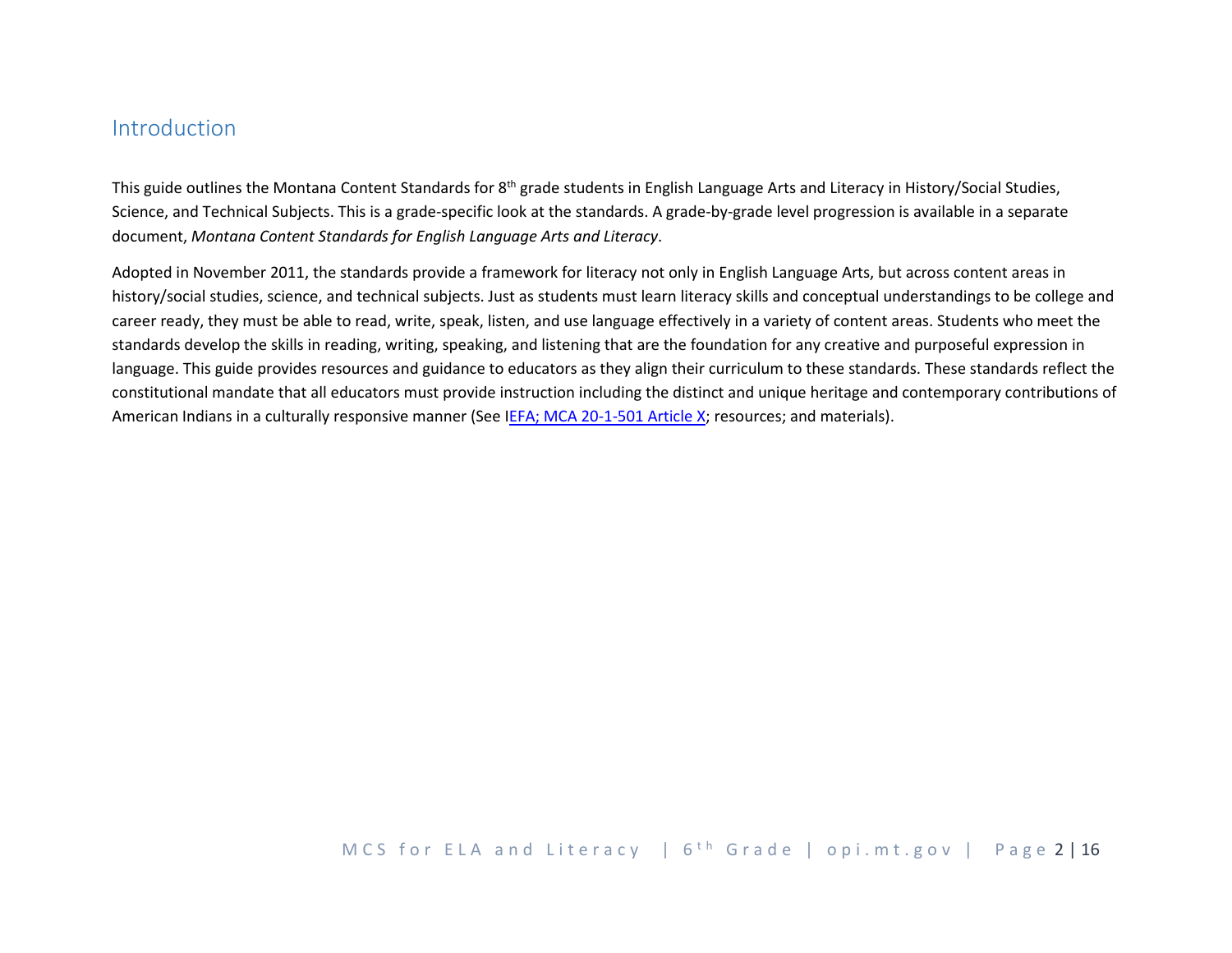# Reading Standards for Literature (RL.6)

#### **Key Ideas and Details**

- RL.6.1 Cite textual evidence to support analysis of what the text says explicitly as well as inferences drawn from the text.
- RL.6.2 Determine a theme or central idea of a text and how it is conveyed through particular details; provide a summary of the text distinct from personal opinions or judgments.
- RL.6.3 Describe how a particular story's or drama's plot unfolds in a series of episodes as well as how the characters respond or change as the plot moves toward a resolution.

#### **Craft and Structure**

- RL.6.4 Determine the meaning of words and phrases as they are used in a text, including figurative and connotative meanings; analyze the impact of a specific word choice on meaning and tone.
- RL.6.5 Analyze how a particular sentence, chapter, scene, or stanza fits into the overall structure of a text and contributes to the development of the theme, setting, or plot.
- RL.6.6 Explain how an author develops the point of view of the narrator or speaker in a text.

### **Integration of Knowledge and Ideas**

- RL.6.7 Compare and contrast the experience of reading a story, drama, or poem to listening to or viewing an audio, video, or live version of the text, including contrasting what they "see" and "hear" when reading the text to what they perceive when they listen or watch.
- RL.6.8 (Not applicable to literature)
- RL.6.9 Compare and contrast texts in different forms or genres (e.g., stories and poems; historical novels and fantasy stories; traditional and contemporary stories by and about American Indians) in terms of their approaches to similar themes and topics.

#### **Range of Reading and Level of Text Complexity**

RL.6.10 By the end of the year, read and comprehend literature, including stories, dramas, and poems, in the grades 6–8 text complexity band proficiently, with scaffolding as needed at the high end of the range.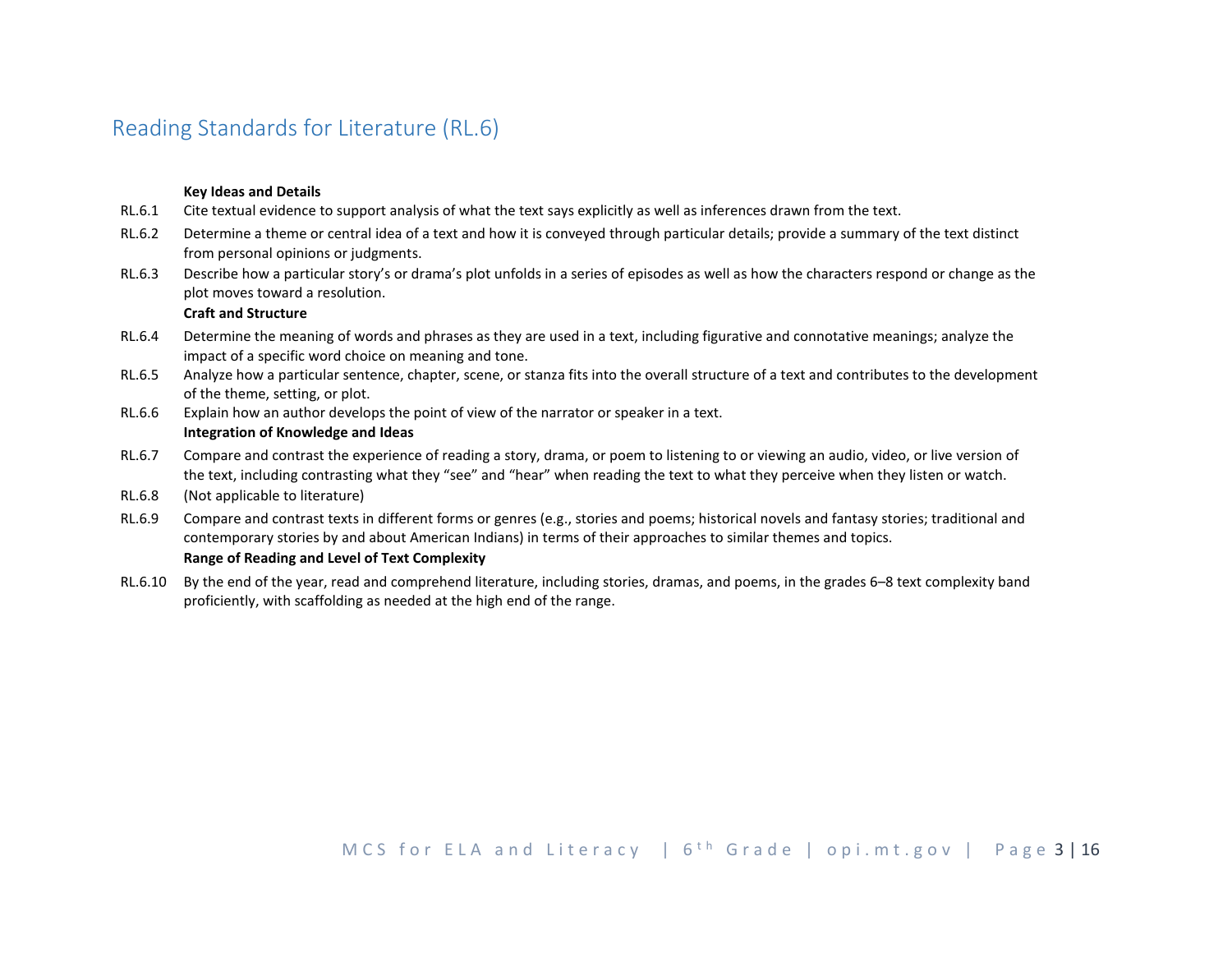# Reading Standards for Informational Text (RI.6)

#### **Key Ideas and Details**

- RI.6.1 Cite textual evidence to support analysis of what the text says explicitly as well as inferences drawn from the text.
- RI.6.2 Determine a theme or central idea of a text and how it is conveyed through particular details; provide a summary of the text distinct from personal opinions or judgments.
- RI.6.3 Analyze in detail how a key individual, event, or idea is introduced, illustrated, and elaborated in a text (e.g., through examples or anecdotes).

### **Craft and Structure**

- RI.6.4 Determine the meaning of words and phrases as they are used in a text, including figurative, connotative, and technical meanings.
- RI.6.5 Analyze how a particular sentence, paragraph, chapter, or section fits into the overall structure of a text and contributes to the development of the ideas.
- RI.6.6 Determine an author's point of view or purpose in a text and explain how it is conveyed in the text. Include texts by and about American Indians.

### **Integration of Knowledge and Ideas**

- RI.6.7 Integrate information presented in different media or formats (e.g., visually, quantitatively) as well as in words to develop a coherent understanding of a topic or issue.
- RI.6.8 Trace and evaluate the argument and specific claims in a text, distinguishing claims that are supported by reasons and evidence from claims that are not. Include texts by and about American Indians.
- RI.6.9 Compare and contrast one author's presentation of events with that of another (e.g., a memoir written by and a biography on the same person). Include texts by and about American Indians.

#### **Range of Reading and Level of Text Complexity**

RI.6.10 By the end of the year, read and comprehend literary nonfiction in the grades 6–8 text complexity band proficiently, with scaffolding as needed at the high end of the range.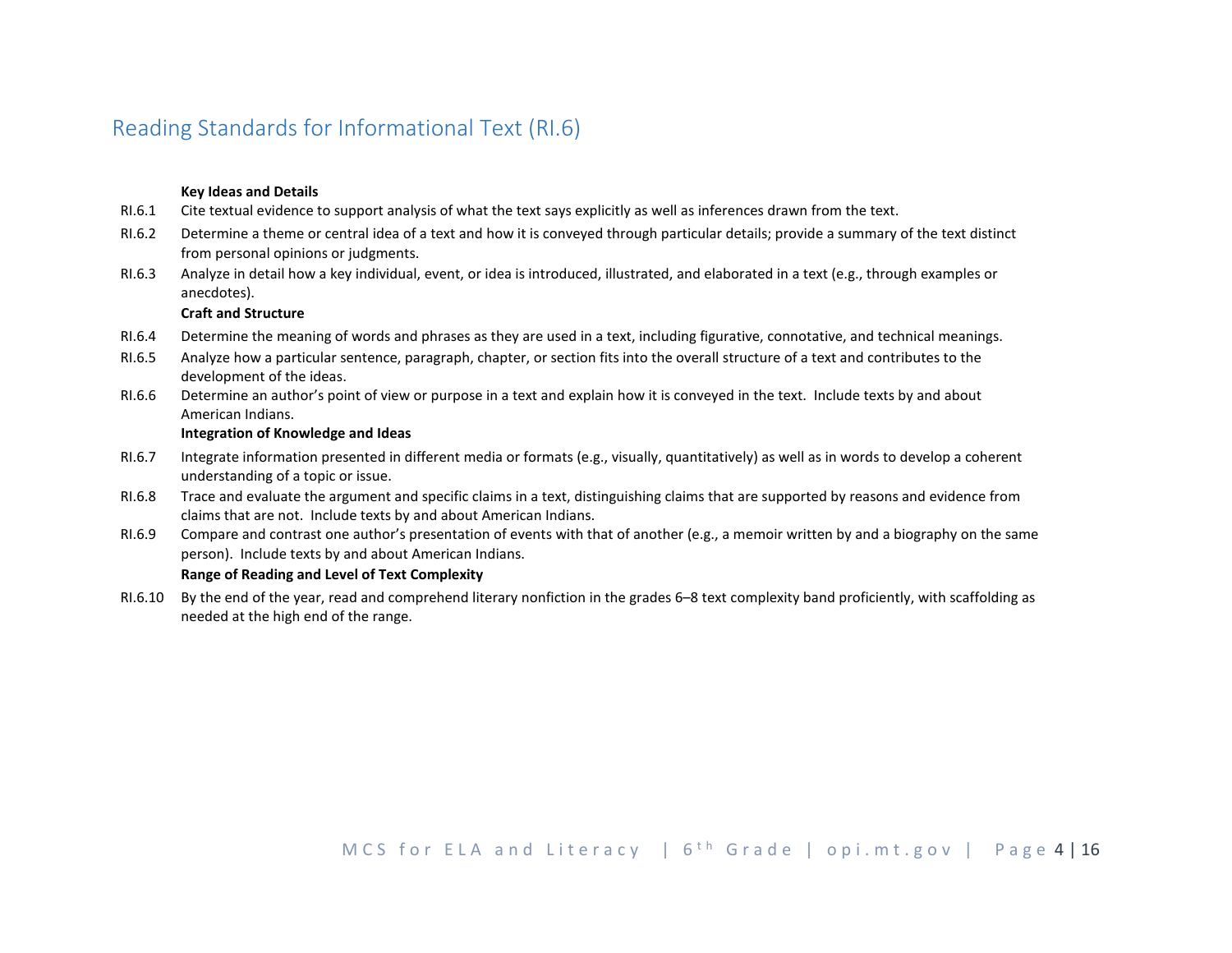# Writing Standards (W.6)

#### **Text Types and Purposes**

- W.6.1 Write arguments to support claims with clear reasons and relevant evidence.
- W.6.1.a Introduce claim(s) and organize the reasons and evidence clearly.
- W.6.1.b Support claim(s) with clear reasons and relevant evidence, using credible sources, including oral sources, and demonstrating an understanding of the topic or text.
- W.6.1.c Use words, phrases, and clauses to clarify the relationships among claim(s) and reasons.
- W.6.1.d Establish and maintain a formal style.
- W.6.1.e Provide a concluding statement or section that follows from the argument presented.
- W.6.2 Write informative/explanatory texts to examine a topic and convey ideas, concepts, and information through the selection, organization, and analysis of relevant content.
- W.6.2.a Introduce a topic; organize ideas, concepts, and information, using strategies such as definition, classification, comparison/contrast, and cause/effect; include formatting (e.g., headings), graphics (e.g., charts, tables), and multimedia when useful to aiding comprehension.
- W.6.2.b Develop the topic with relevant facts, definitions, concrete details, quotations, or other information and examples.
- W.6.2.c Use appropriate transitions to clarify the relationships among ideas and concepts.
- W.6.2.d Use precise language and domain-specific vocabulary to inform about or explain the topic.
- W.6.2.e Establish and maintain a formal style.
- W.6.2.f Provide a concluding statement or section that follows from the information or explanation presented.
- W.6.3 Write narratives to develop real or imagined experiences or events using effective technique, relevant descriptive details, and well-structured event sequences.
- W.6.3.a Engage and orient the reader by establishing a context and introducing a narrator and/or characters; organize an event sequence that unfolds naturally and logically.
- W.6.3.b Use narrative techniques, such as dialogue, pacing, and description, to develop experiences, events, and/or characters.
- W.6.3.c Use a variety of transition words, phrases, and clauses to convey sequence and signal shifts from one time frame or setting to another.
- W.6.3.d Use precise words and phrases, relevant descriptive details, and sensory language to convey experiences and events.
- W.6.3.e Provide a conclusion that follows from the narrated experiences or events.

#### **Production and Distribution of Writing**

W.6.4 Produce clear and coherent writing in which the development, organization, and style are appropriate to task, purpose, and audience.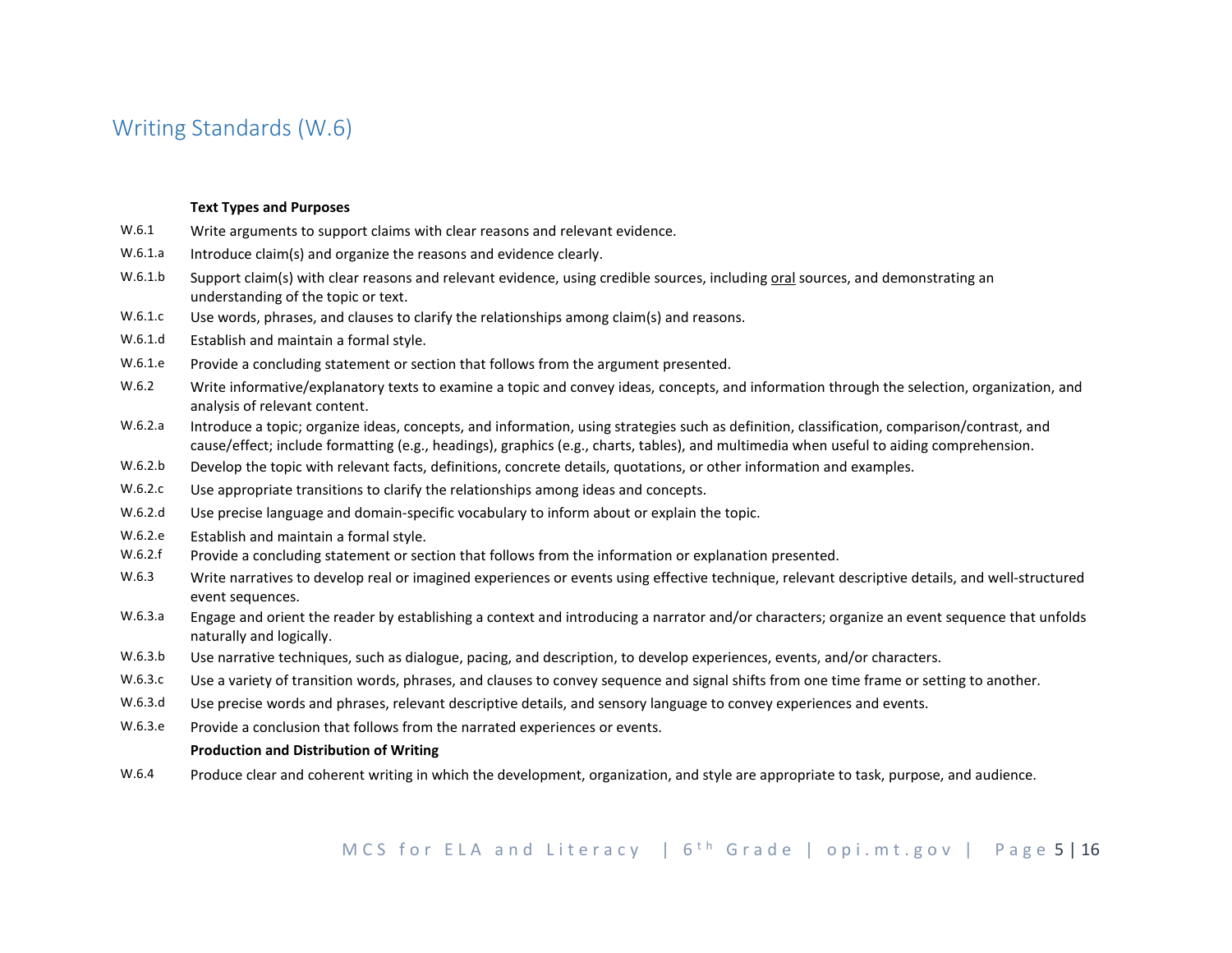- W.6.5 With some guidance and support from peers and adults, develop and strengthen writing as needed by planning, revising, editing, rewriting, or trying a new approach.
- W.6.6 Use technology, including the Internet, to produce and publish writing as well as to interact and collaborate with others; demonstrate sufficient command of keyboarding skills to type a minimum of three pages in a single sitting.

#### **Research to Build and Present Knowledge**

- W.6.7 Conduct short research projects to answer a question, drawing on several sources and refocusing the inquiry when appropriate and include sources and/or topics by and about American Indians.
- W.6.8 Gather relevant information from multiple oral, print and digital sources; assess the credibility of each source; and quote or paraphrase the data and conclusions of others while avoiding plagiarism and providing basic bibliographic information for sources.
- W.6.9 Draw evidence from literary or informational texts to support analysis, reflection, and research.
- W.6.9.a Apply *grade 6 Reading standards* to literature (e.g., "Compare and contrast texts in different forms or genres [e.g., stories and poems; historical novels and fantasy stories] in terms of their approaches to similar themes and topics").
- W.6.9.b Apply *grade 6 Reading standards* to literary nonfiction (e.g., "Trace and evaluate the argument and specific claims in a text, distinguishing claims that are supported by reasons and evidence from claims that are not").

# **Range of Writing**

W.6.10 Write routinely over extended time frames (time for research, reflection, and revision) and shorter time frames (a single sitting or a day or two) for a range of discipline-specific tasks, purposes, and audiences.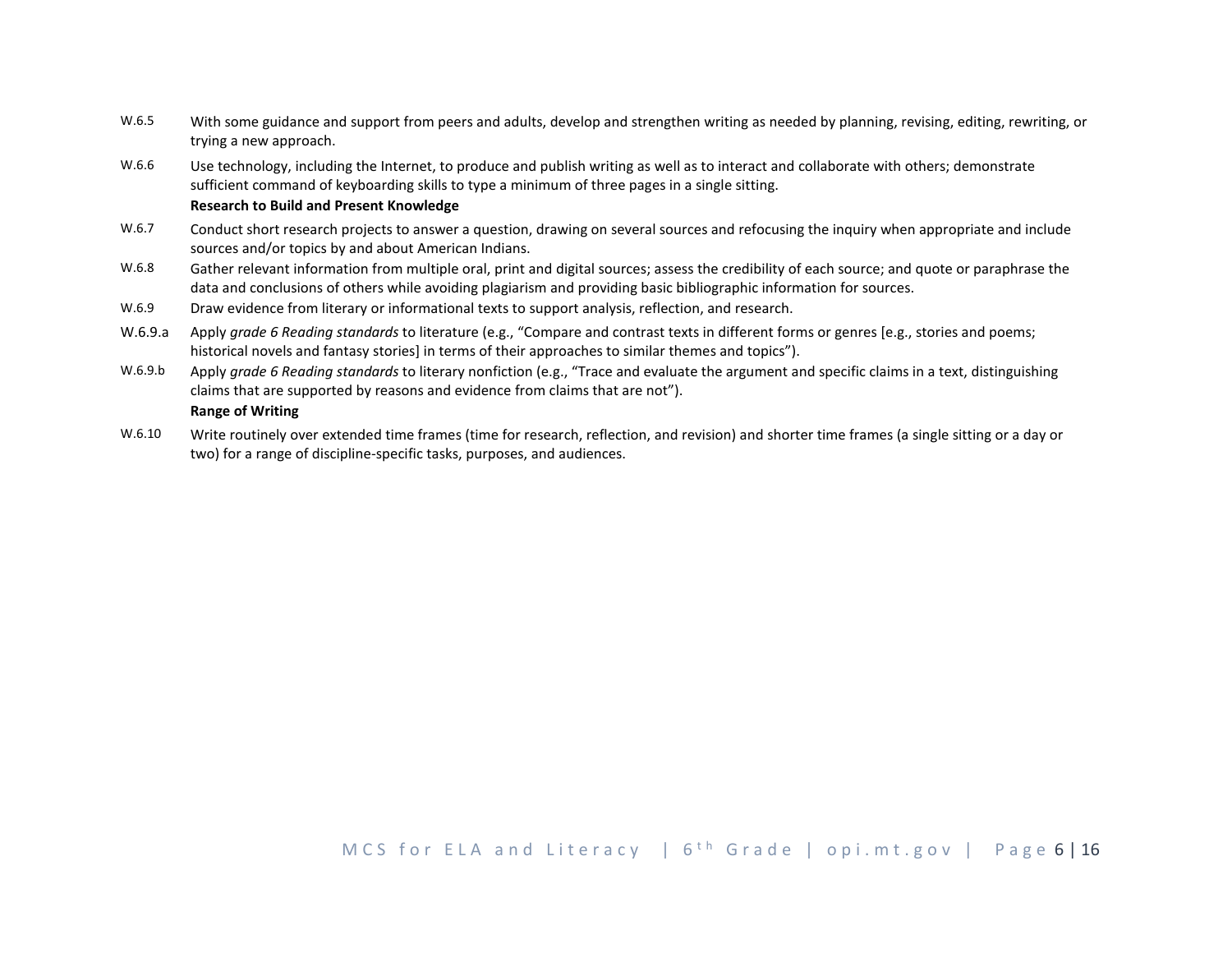# Speaking and Listening Standards (SL.6)

### **Comprehension and Collaboration**

- SL.6.1 Engage effectively in a range of collaborative discussions (one-on-one, in groups, and teacher-led) with diverse partners on *grade 6 topics, texts, and issues*, building on others' ideas and expressing their own clearly.
- SL.6.1.a Come to discussions prepared, having read or studied required material; explicitly draw on that preparation by referring to evidence on the topic, text, or issue to probe and reflect on ideas under discussion.
- SL.6.1.b Follow rules for collegial discussions, set specific goals and deadlines, and define individual roles as needed.
- SL.6.1.c Pose and respond to specific questions with elaboration and detail by making comments that contribute to the topic, text, or issue under discussion.
- SL.6.1.d Review the key ideas expressed and demonstrate understanding of multiple perspectives through reflection and paraphrasing.
- SL.6.2 Interpret information presented in diverse media and formats (e.g., visually, quantitatively, orally) and explain how it contributes to a topic, text, or issue under study.
- SL.6.3 Delineate a speaker's argument and specific claims, distinguishing claims that are supported by reasons and evidence from claims that are not.

### **Presentation of Knowledge and Ideas**

- SL.6.4 Present claims and findings, sequencing ideas logically and using pertinent descriptions, facts, and details to accentuate main ideas or themes; use appropriate eye contact, adequate volume, and clear pronunciation.
- SL.6.5 Include multimedia components (e.g., graphics, images, music, sound) and visual displays in presentations to clarify information.
- SL.6.6 Adapt speech to a variety of contexts and tasks, demonstrating command of formal English when indicated or appropriate.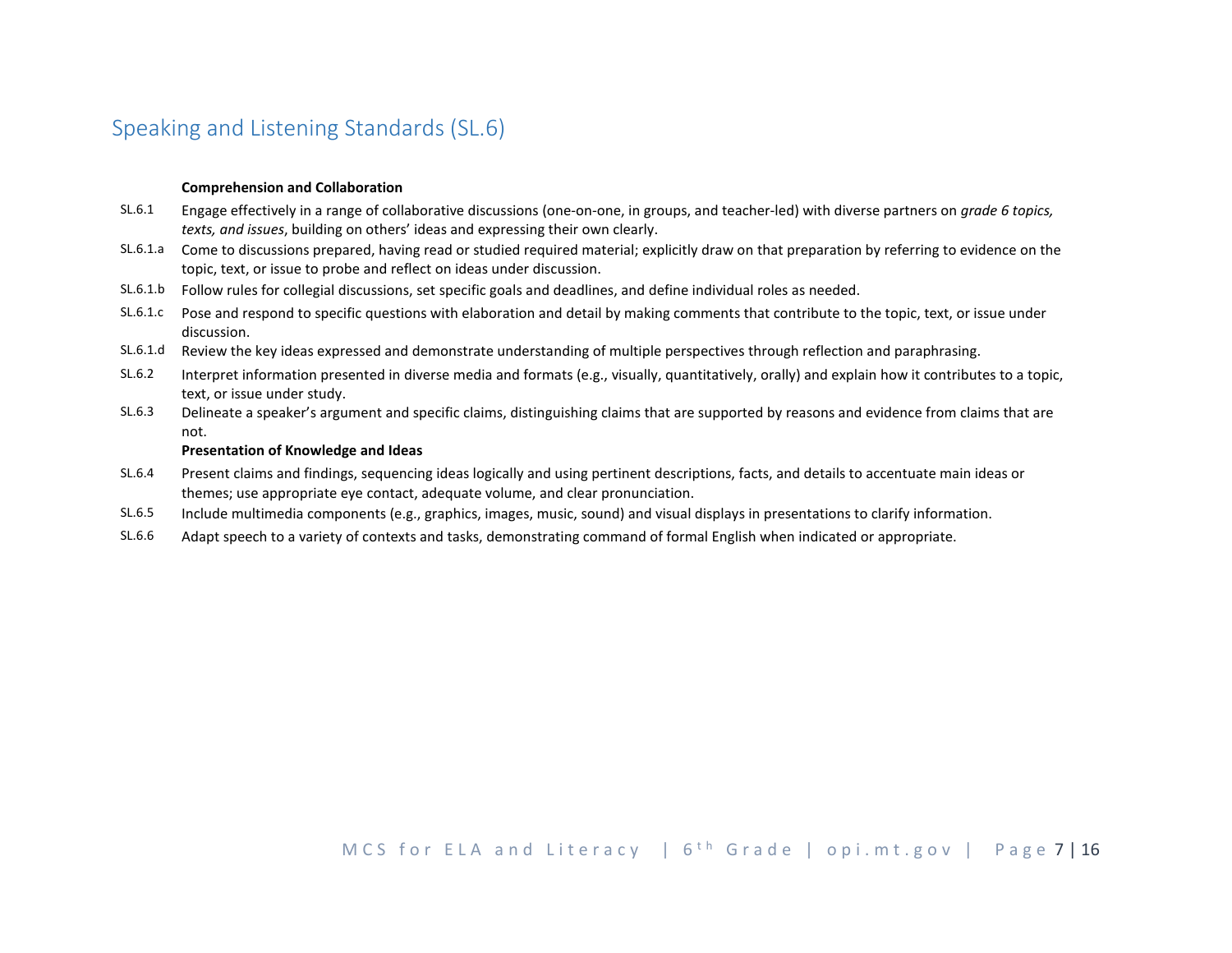# Language Standards (L.6)

### **Conventions of Standard English**

- L.6.1 Demonstrate command of the conventions of standard English grammar and usage when writing or speaking.
- L.6.1.a Ensure that pronouns are in the proper case (subjective, objective, possessive).
- L.6.1.b Use intensive pronouns (e.g., *myself, ourselves*).
- L.6.1.c Recognize and correct inappropriate shifts in pronoun number and person.
- L.6.1.d Recognize and correct vague pronouns (i.e., ones with unclear or ambiguous antecedents).
- L.6.1.e Recognize variations from standard English in their own and others' writing and speaking, and identify and use strategies to improve expression in conventional language.
- L.6.2 Demonstrate command of the conventions of standard English capitalization, punctuation, and spelling when writing.
- L.6.2.a Use punctuation (commas, parentheses, dashes) to set off nonrestrictive/parenthetical elements.
- L.6.2.b Spell correctly.

### **Knowledge of Language**

- L.6.3 Use knowledge of language and its conventions when writing, speaking, reading, or listening.
- L.6.3.a Vary sentence patterns for meaning, reader/listener interest, and style.
- L.6.3.b Maintain consistency in style and tone.

#### **Vocabulary Acquisition and Use**

- L.6.4 Determine or clarify the meaning of unknown and multiple-meaning words and phrases based on *grade 6 reading and content*, choosing flexibly from a range of strategies.
- L.6.4.a Use context (e.g., the overall meaning of a sentence or paragraph; a word's position or function in a sentence) as a clue to the meaning of a word or phrase.
- L.6.4.b Use common, grade-appropriate Greek or Latin affixes and roots as clues to the meaning of a word (e.g., *audience, auditory, audible*).
- L.6.4.c Consult reference materials (e.g., dictionaries, glossaries, thesauruses), both print and digital, to find the pronunciation of a word or determine or clarify its precise meaning or its part of speech.
- L.6.4.d Verify the preliminary determination of the meaning of a word or phrase (e.g., by checking the inferred meaning in context or in a dictionary).
- L.6.5 Demonstrate understanding of figurative language, word relationships, and nuances in word meanings.
- L.6.5.a Interpret figures of speech (e.g., personification) in context.
- L.6.5.b Use the relationship between particular words (e.g., cause/effect, part/whole, item/category) to better understand each of the words.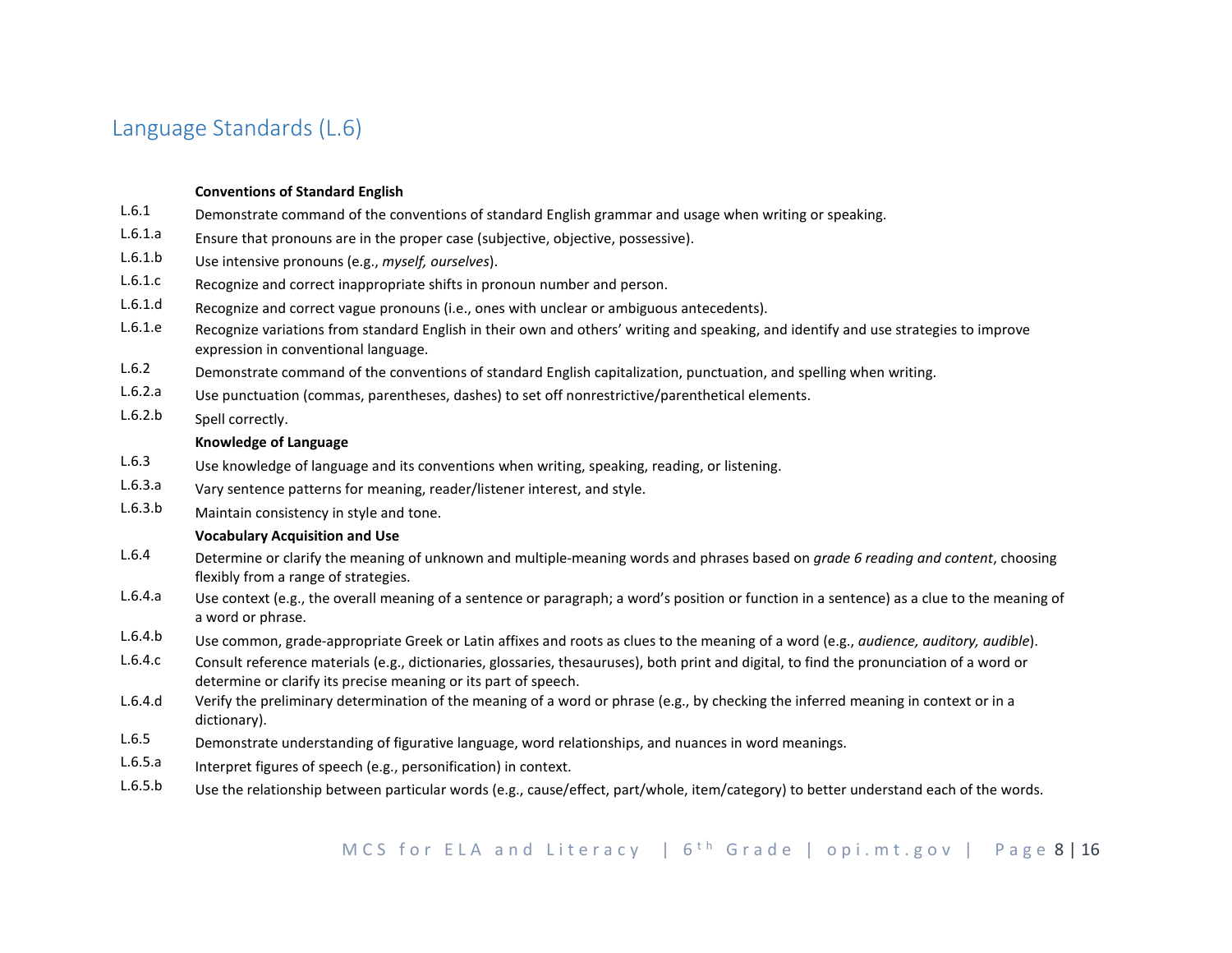- L.6.5.c Distinguish among the connotations (associations) of words with similar denotations (definitions) (e.g., *stingy, scrimping, economical, unwasteful, thrifty*).
- L.6.5.d Recognize the influence time, culture, gender and social relationships have upon word meaning.
- L.6.6 Acquire and use accurately grade-appropriate general academic and domain-specific words and phrases; gather vocabulary knowledge when considering a word or phrase important to comprehension or expression.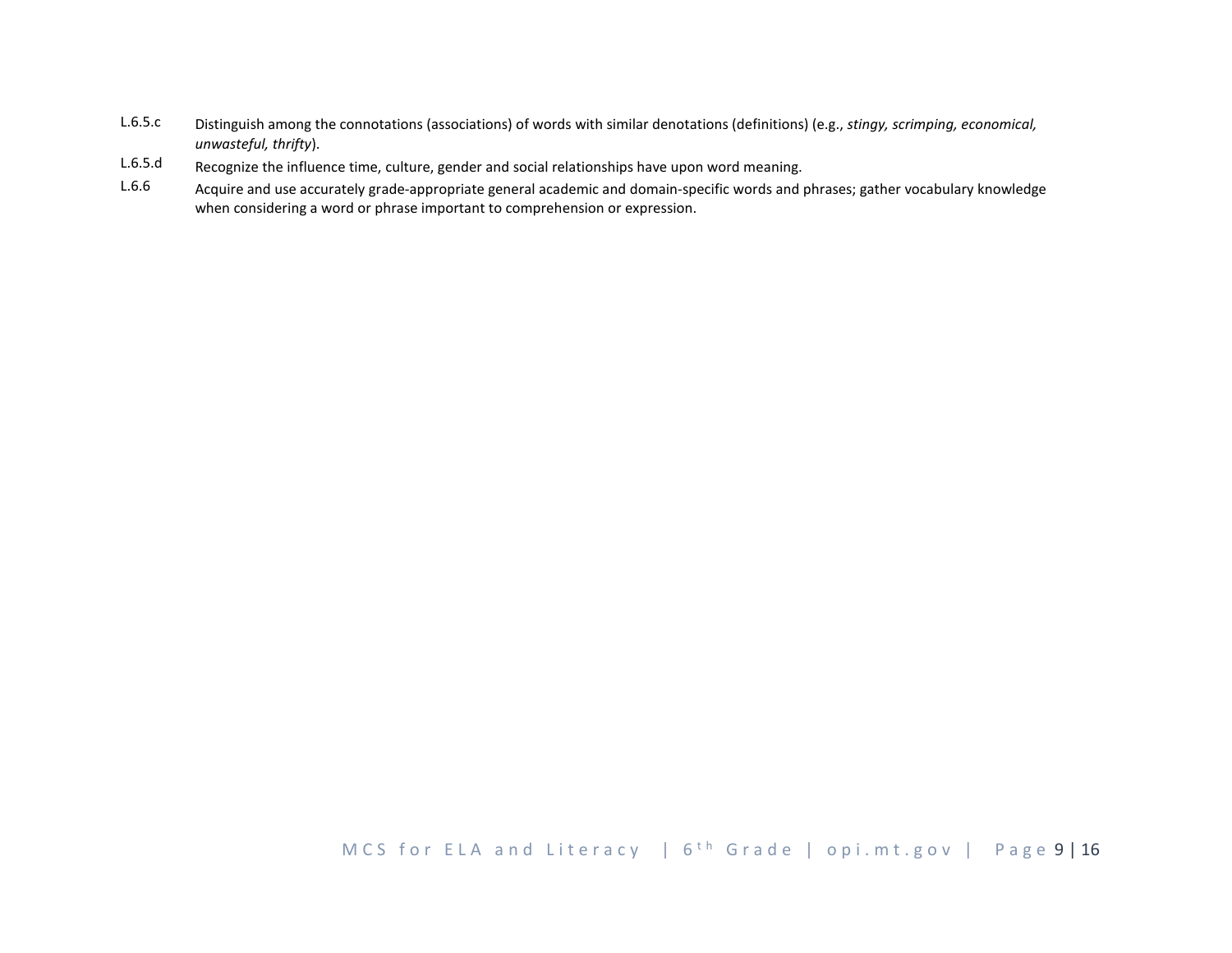# Reading Standards for Literacy in History/Social Studies (RH.6-8)

### **Key Ideas and Details**

- RH.6-8.1 Cite specific textual evidence to support analysis of primary and secondary sources.
- RH.6-8.2 Determine the central ideas or information of a primary or secondary source; provide an accurate summary of the source distinct from prior knowledge or opinions.
- RH.6-8.3 Identify key steps in a text's description of a process related to history/social studies (e.g., how a bill becomes law, how interest rates are raised or lowered).

### **Craft and Structure**

- RH.6-8.4 Determine the meaning of words and phrases as they are used in a text, including vocabulary specific to domains related to history/social studies.
- RH.6-8.5 Describe how a text presents information (e.g., sequentially, comparatively, causally).
- RH.6-8.6 Identify aspects of a text, including those by and about American Indians, that reveal an author's point of view or purpose (e.g., loaded language, inclusion or avoidance of particular facts).

### **Integration of Knowledge and Ideas**

- RH.6-8.7 Integrate visual information (e.g., in charts, graphs, photographs, videos, or maps) with other information in print and digital texts.
- RH.6-8.8 Distinguish among fact, opinion, and reasoned judgment in a text including texts by and about American Indians.
- RH.6-8.9 Analyze the relationship between a primary and secondary source on the same topic, including sources by and about American Indians.

# **Range of Reading and Level of Text Complexity**

RH.6-8.10 By the end of grade 8, read and comprehend history/social studies texts in the grades 6–8 text complexity band independently and proficiently.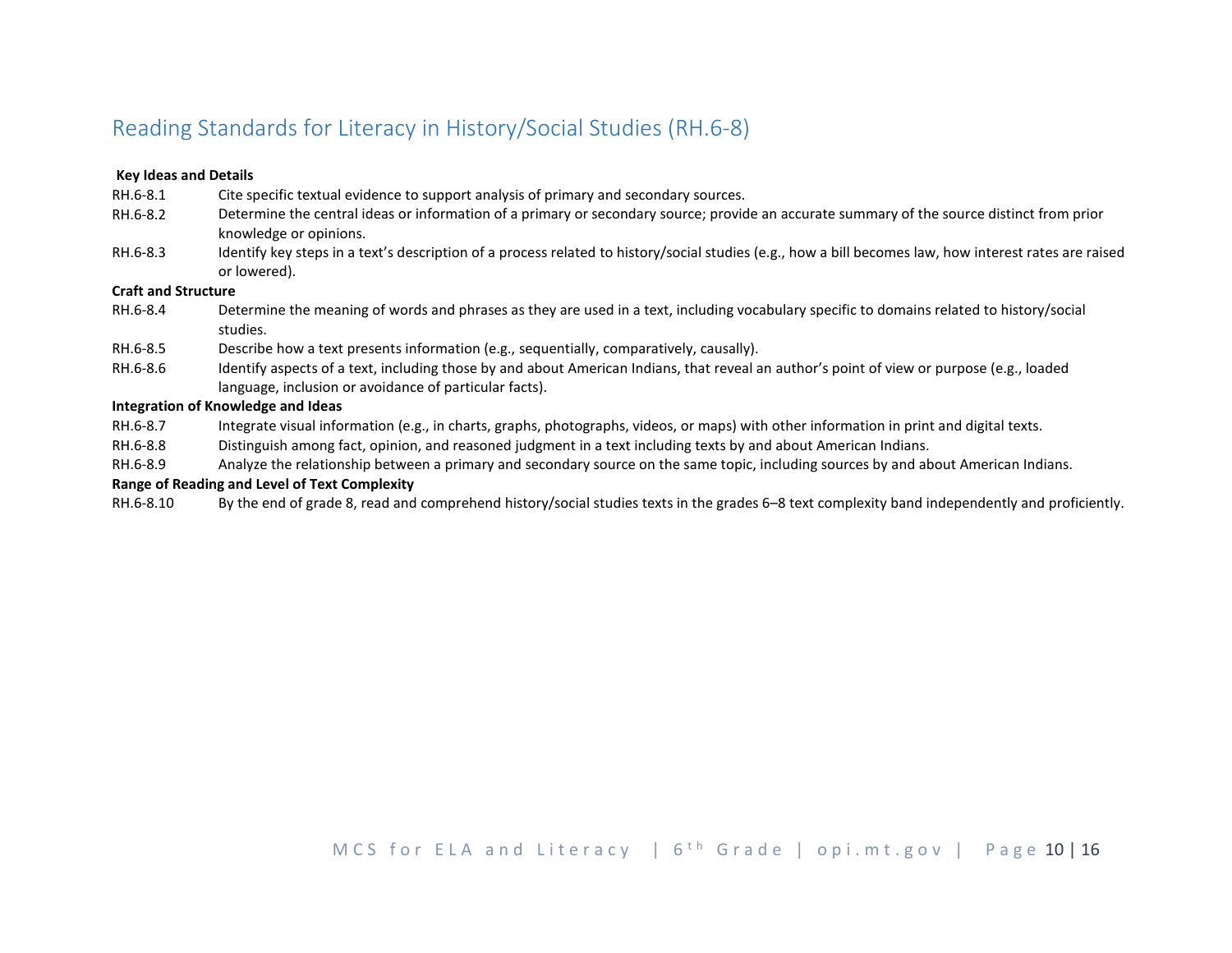# Reading Standards for Literacy in Science and Technical Subjects (RST.6-8)

### **Key Ideas and Details**

- RST.6-8.1 Cite specific textual evidence to support analysis of science and technical texts.
- RST.6-8.2 Determine the central ideas or conclusions of a text; provide an accurate summary of the text distinct from prior knowledge or opinions.
- RST.6-8.3 Follow precisely a multistep procedure when carrying out experiments, taking measurements, or performing technical tasks.

#### **Craft and Structure**

- RST.6-8.4 Determine the meaning of symbols, key terms, and other domain-specific words and phrases as they are used in a specific scientific or technical context relevant to *grades 6–8 texts and topics*.
- RST.6-8.5 Analyze the structure an author uses to organize a text, including how the major sections contribute to the whole and to an understanding of the topic.
- RST.6-8.6 Analyze the author's purpose in providing an explanation, describing a procedure, or discussing an experiment in a text.

### **Integration of Knowledge and Ideas**

- RST.6-8.7 Integrate quantitative or technical information expressed in words in a text with a version of that information expressed visually (e.g., in a flowchart, diagram, model, graph, or table).
- RST.6-8.8 Distinguish among facts, reasoned judgment based on research findings, and speculation in a text. Include texts by and about American Indians.
- RST.6-8.9 Compare and contrast the information gained from experiments, simulations, video, or multimedia sources with that gained from reading a text on the same topic.

### **Range of Reading Level of Text Complexity**

RST.6-8.10 By the end of grade 8, read and comprehend science/technical texts in the grades 6–8 text complexity band independently and proficiently.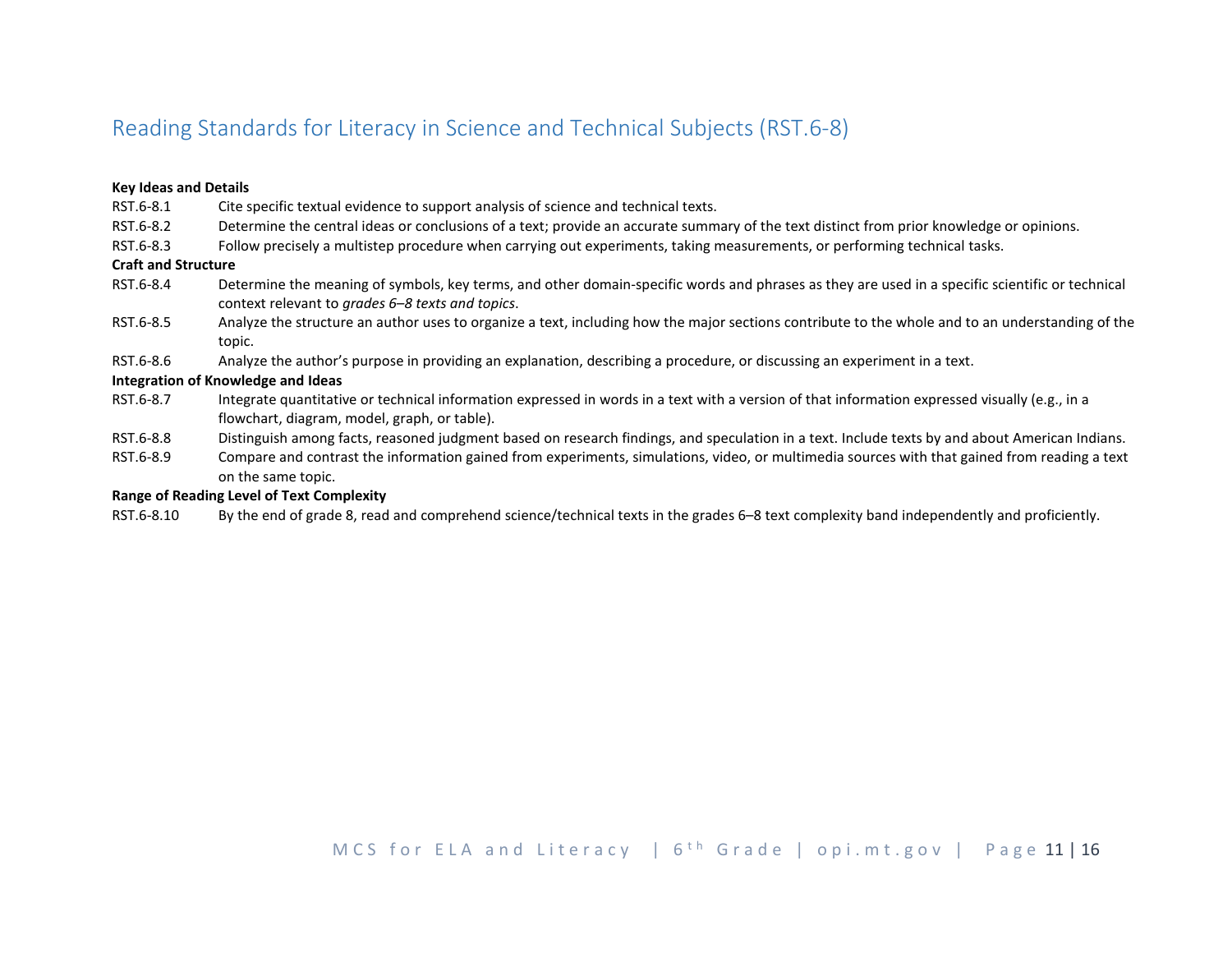# Writing Standards for Literacy in History/Social Studies (RHST.6-8)

# **Text Types and Purposes**

- WHST.6-8.1 Write arguments focused on *discipline-specific content*.
- WHST.6-8.1a Introduce claim(s) about a topic or issue, acknowledge and distinguish the claim(s) from alternate or opposing claims, and organize the reasons and evidence logically.
- WHST.6-8.1b Support claim(s) with logical reasoning and relevant, accurate data and evidence that demonstrate an understanding of the topic or text, using
- WHST.6-8.1c Use words, phrases, and clauses to create cohesion and clarify the relationships among claim(s), counterclaims, reasons, and evidence.
- WHST.6-8.1d Establish and maintain a formal style.
- WHST.6-8.1e Provide a concluding statement or section that follows from and supports the argument presented.
- WHST.6-8.2 Write informative/explanatory texts, including the narration of historical events, scientific procedures/ experiments, or technical processes.
- WHST.6-8.2a Introduce a topic clearly, previewing what is to follow; organize ideas, concepts, and information into broader categories as appropriate to achieving purpose; include formatting (e.g., headings), graphics (e.g., charts, tables), and multimedia when useful to aiding comprehension.
- WHST.6-8.2b Develop the topic with relevant, well-chosen facts, definitions, concrete details, quotations, or other information and examples.
- WHST.6-8.2c Use appropriate and varied transitions to create cohesion and clarify the relationships among ideas and concepts.
- WHST.6-8.2d Use precise language and domain-specific vocabulary to inform about or explain the topic.
- WHST.6-8.2e Establish and maintain a formal style and objective tone.
- WHST.6-8.2f Provide a concluding statement or section that follows from and supports the information or explanation presented.
- WHST.6-8.3 (See note; not applicable as a separate requirement)

# **Production and Distribution of Writing**

- WHST.6-8.4 Produce clear and coherent writing in which the development, organization, and style are appropriate to task, purpose, and audience.
- WHST.6-8.5 With some guidance and support from peers and adults, develop and strengthen writing as needed by planning, revising, editing, rewriting, or trying a new approach, focusing on how well purpose and audience have been addressed.
- WHST.6-8.6 Use technology, including the Internet, to produce and publish writing and present the relationships between information and ideas clearly and efficiently.

# **Research to Build and Present Knowledge**

- WHST.6-8.7 Conduct short research projects to answer a question (including a self-generated question), drawing on several sources and generating additional related, focused questions that allow for multiple avenues of exploration.
- WHST.6-8.8 Gather relevant information from multiple oral, print and digital sources, using search terms effectively; assess the credibility and accuracy of each source; and quote or paraphrase the data and conclusions of others while avoiding plagiarism and following a standard format for citation.
- WHST.6-8.9 Draw evidence from informational texts to support analysis, reflection, and research. Include texts by and about American Indians.

# **Range of Writing**

WHST.6-8.10 Write routinely over extended time frames (time for reflection and revision) and shorter time frames (a single sitting or a day or two) for a range of discipline-specific tasks, purposes, and audiences.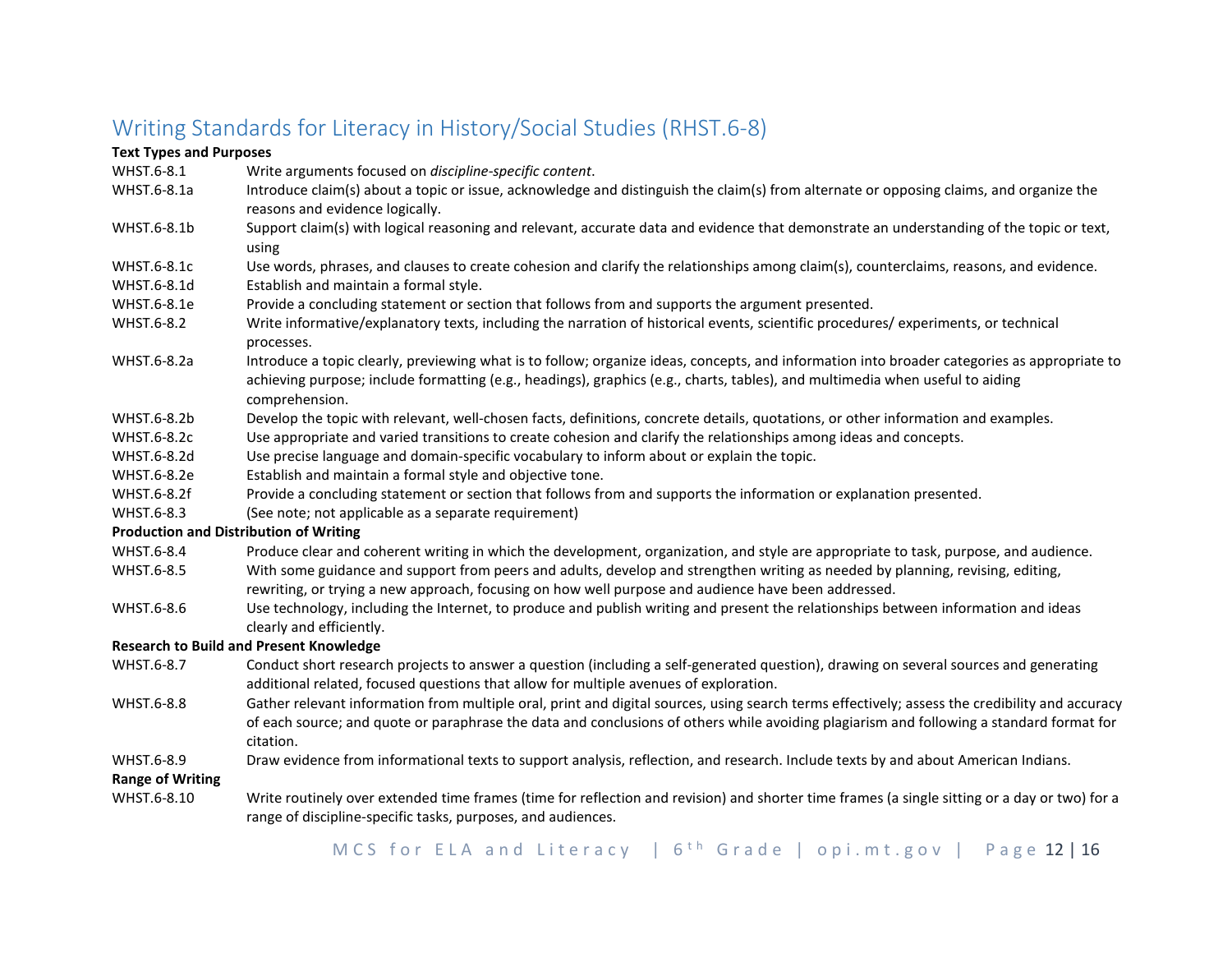# Reading Standards for Literacy in History/Social Studies (RH.6-8)

### **Key Ideas and Details**

- RH.6-8.1 Cite specific textual evidence to support analysis of primary and secondary sources.
- RH.6-8.2 Determine the central ideas or information of a primary or secondary source; provide an accurate summary of the source distinct from prior knowledge or opinions.
- RH.6-8.3 Identify key steps in a text's description of a process related to history/social studies (e.g., how a bill becomes law, how interest rates are raised or lowered).

### **Craft and Structure**

- RH.6-8.4 Determine the meaning of words and phrases as they are used in a text, including vocabulary specific to domains related to history/social studies.
- RH.6-8.5 Describe how a text presents information (e.g., sequentially, comparatively, causally).
- RH.6-8.6 Identify aspects of a text, including those by and about American Indians, that reveal an author's point of view or purpose (e.g., loaded language, inclusion or avoidance of particular facts).

### **Integration of Knowledge and Ideas**

- RH.6-8.7 Integrate visual information (e.g., in charts, graphs, photographs, videos, or maps) with other information in print and digital texts.
- RH.6-8.8 Distinguish among fact, opinion, and reasoned judgment in a text including texts by and about American Indians.
- RH.6-8.9 Analyze the relationship between a primary and secondary source on the same topic, including sources by and about American Indians.

# **Range of Reading and Level of Text Complexity**

RH.6-8.10 By the end of grade 8, read and comprehend history/social studies texts in the grades 6–8 text complexity band independently and proficiently.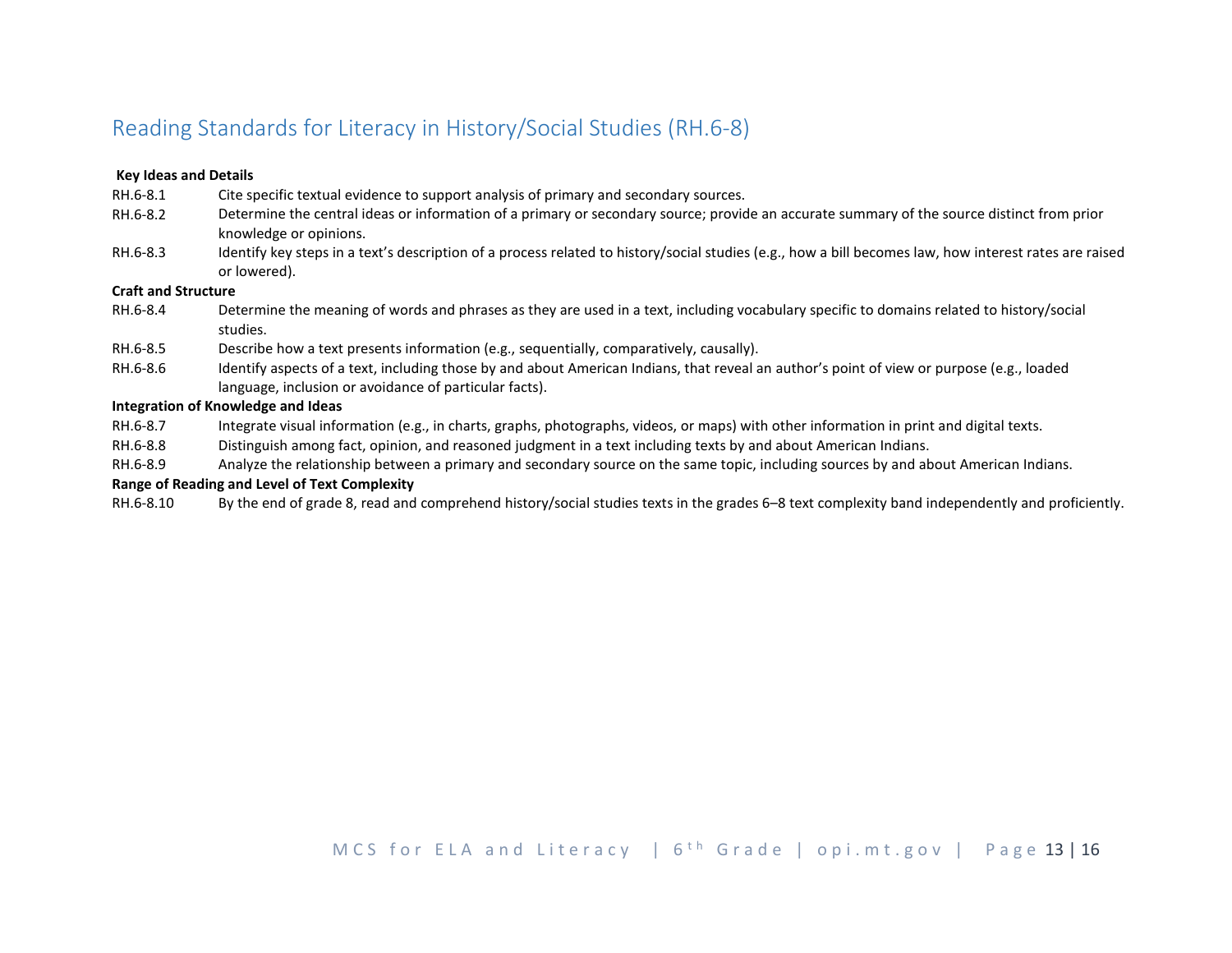# Reading Standards for Literacy in Science and Technical Subjects (RST.6-8)

### **Key Ideas and Details**

- RST.6-8.1 Cite specific textual evidence to support analysis of science and technical texts.
- RST.6-8.2 Determine the central ideas or conclusions of a text; provide an accurate summary of the text distinct from prior knowledge or opinions.
- RST.6-8.3 Follow precisely a multistep procedure when carrying out experiments, taking measurements, or performing technical tasks.

### **Craft and Structure**

- RST.6-8.4 Determine the meaning of symbols, key terms, and other domain-specific words and phrases as they are used in a specific scientific or technical context relevant to *grades 6–8 texts and topics*.
- RST.6-8.5 Analyze the structure an author uses to organize a text, including how the major sections contribute to the whole and to an understanding of the topic.
- RST.6-8.6 Analyze the author's purpose in providing an explanation, describing a procedure, or discussing an experiment in a text.

### **Integration of Knowledge and Ideas**

- RST.6-8.7 Integrate quantitative or technical information expressed in words in a text with a version of that information expressed visually (e.g., in a flowchart, diagram, model, graph, or table).
- RST.6-8.8 Distinguish among facts, reasoned judgment based on research findings, and speculation in a text. Include texts by and about American Indians.
- RST.6-8.9 Compare and contrast the information gained from experiments, simulations, video, or multimedia sources with that gained from reading a text on the same topic.

### **Range of Reading Level of Text Complexity**

RST.6-8.10 By the end of grade 8, read and comprehend science/technical texts in the grades 6–8 text complexity band independently and proficiently.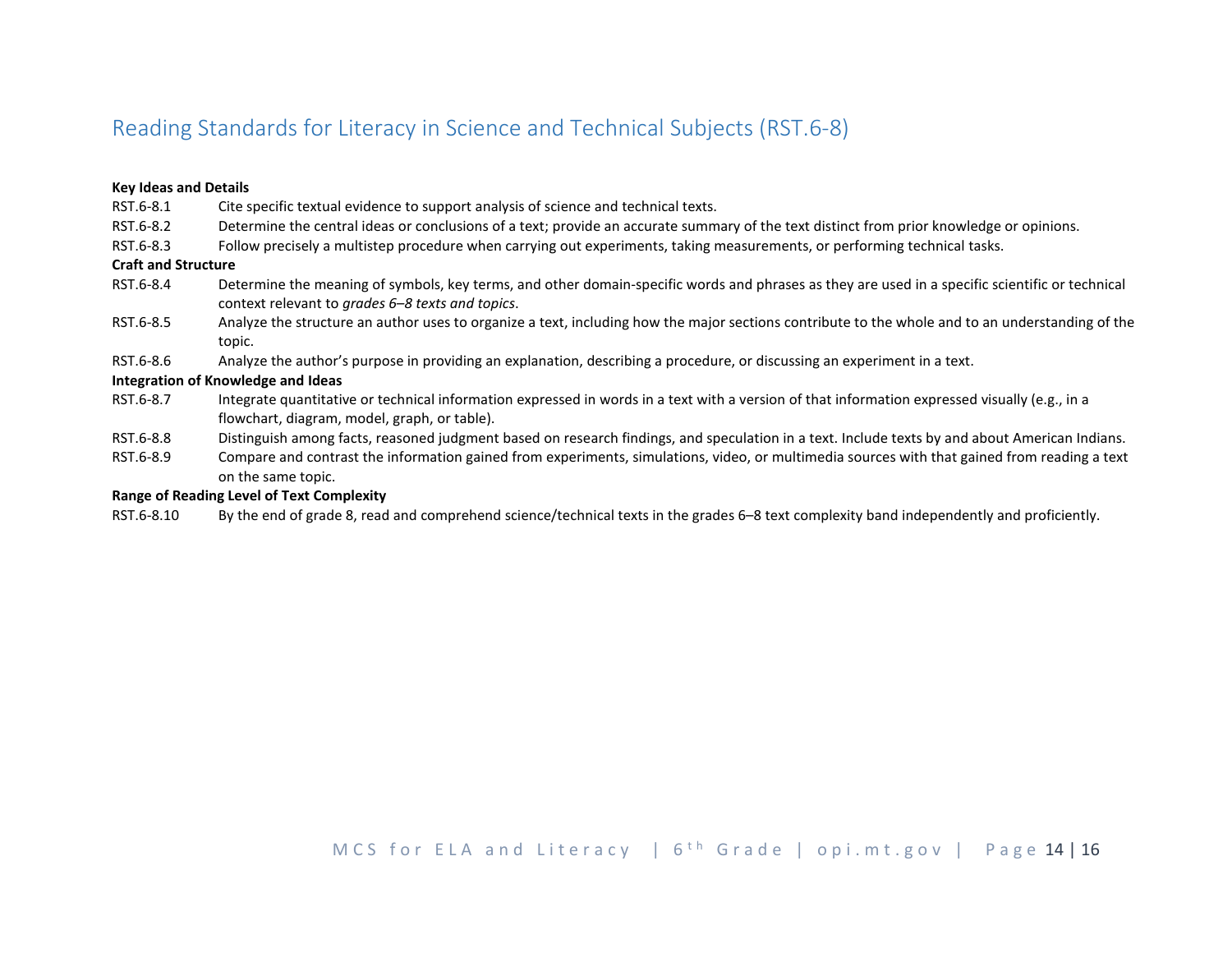# Writing Standards for Literacy in History/Social Studies (WHST.6-8)

### **Text Types and Purposes**

- WHST.6-8.1 Write arguments focused on *discipline-specific content*.
- WHST.6-8.1a Introduce claim(s) about a topic or issue, acknowledge and distinguish the claim(s) from alternate or opposing claims, and organize the reasons and evidence logically.
- WHST.6-8.1b Support claim(s) with logical reasoning and relevant, accurate data and evidence that demonstrate an understanding of the topic or text, using
- WHST.6-8.1c Use words, phrases, and clauses to create cohesion and clarify the relationships among claim(s), counterclaims, reasons, and evidence.
- WHST.6-8.1d Establish and maintain a formal style.
- WHST.6-8.1e Provide a concluding statement or section that follows from and supports the argument presented.
- WHST.6-8.2 Write informative/explanatory texts, including the narration of historical events, scientific procedures/ experiments, or technical processes.
- WHST.6-8.2a Introduce a topic clearly, previewing what is to follow; organize ideas, concepts, and information into broader categories as appropriate to achieving purpose; include formatting (e.g., headings), graphics (e.g., charts, tables), and multimedia when useful to aiding comprehension.
- WHST.6-8.2b Develop the topic with relevant, well-chosen facts, definitions, concrete details, quotations, or other information and examples.
- WHST.6-8.2c Use appropriate and varied transitions to create cohesion and clarify the relationships among ideas and concepts.
- WHST.6-8.2d Use precise language and domain-specific vocabulary to inform about or explain the topic.
- WHST.6-8.2e Establish and maintain a formal style and objective tone.
- WHST.6-8.2f Provide a concluding statement or section that follows from and supports the information or explanation presented.
- WHST.6-8.3 (See note; not applicable as a separate requirement)

# **Production and Distribution of Writing**

- WHST.6-8.4 Produce clear and coherent writing in which the development, organization, and style are appropriate to task, purpose, and audience.
- WHST.6-8.5 With some guidance and support from peers and adults, develop and strengthen writing as needed by planning, revising, editing, rewriting, or trying a new approach, focusing on how well purpose and audience have been addressed.
- WHST.6-8.6 Use technology, including the Internet, to produce and publish writing and present the relationships between information and ideas clearly and efficiently.

# **Research to Build and Present Knowledge**

- WHST.6-8.7 Conduct short research projects to answer a question (including a self-generated question), drawing on several sources and generating additional related, focused questions that allow for multiple avenues of exploration.
- WHST.6-8.8 Gather relevant information from multiple oral, print and digital sources, using search terms effectively; assess the credibility and accuracy of each source; and quote or paraphrase the data and conclusions of others while avoiding plagiarism and following a standard format for citation.
- WHST.6-8.9 Draw evidence from informational texts to support analysis, reflection, and research. Include texts by and about American Indians.

# **Range of Writing**

WHST.6-8.10 Write routinely over extended time frames (time for reflection and revision) and shorter time frames (a single sitting or a day or two) for a range of discipline-specific tasks, purposes, and audiences.